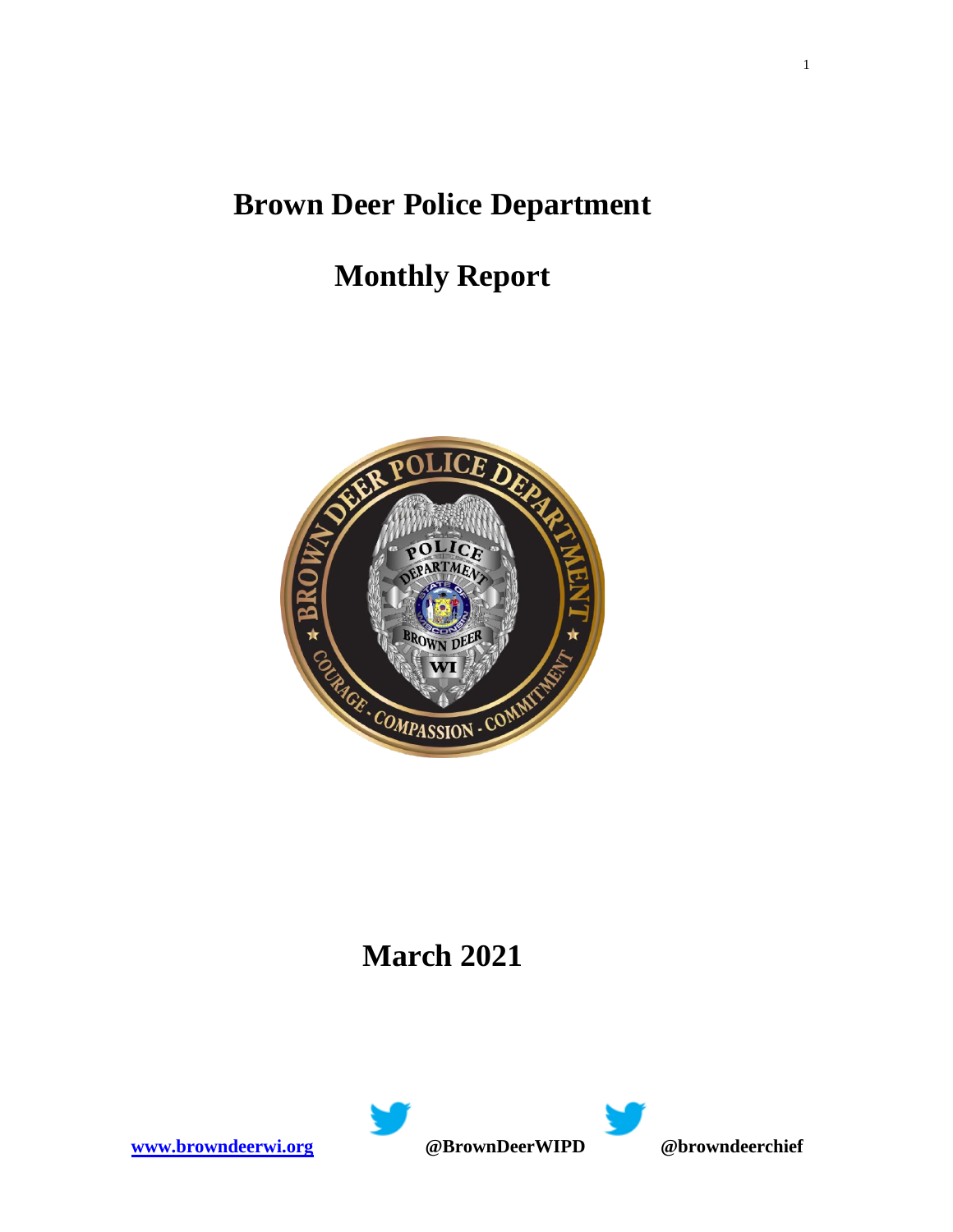#### *Activity Report:*

During the month of March, the Brown Deer Police Department responded to 1615 calls for service, issued 365 traffic citations, 108 parking citations and made 137 non-traffic related arrests/citations. Overall calls for service increased substantially from the prior month and prior year.

#### **Citations & Arrests**

Traffic: 365 Non-Traffic: **137**

| <b>Speed Related</b>               | 101 | Weapon Related            | 11 |
|------------------------------------|-----|---------------------------|----|
| <b>Traffic Signs &amp; Signals</b> | 22  | Battery/Assault           | 3  |
| <b>Driver License Violations</b>   | 127 | Burglary/Trespassing      | 9  |
| <b>Vehicle Registration</b>        | 16  | <b>Disorderly Conduct</b> | 21 |
| OMVWI/PAC                          | 17  | Obstructing/Resisting     | 0  |
| Insurance                          | 50  | <b>Drug Related</b>       | 41 |
| <b>Seat Belts</b>                  | 24  | Theft                     | 3  |
| All Others                         | 8   | <b>Retail Theft</b>       | 21 |
|                                    |     | Robberv                   |    |
|                                    |     | <b>Domestic Related</b>   | 15 |
|                                    |     | Warrants                  | 5  |
|                                    |     | All Others                |    |

### **Chief's Report**

Due to the COVID-19 pandemic the Department continues to operate under its pandemic operations policy. Restrictions are being eased and the Department has increased enforcement actions and is participating in traffic grants.

PO Shaun Foster completed the department's field training program and is on solo patrol.



⚫ Page 2 **www.browndeerwi.org**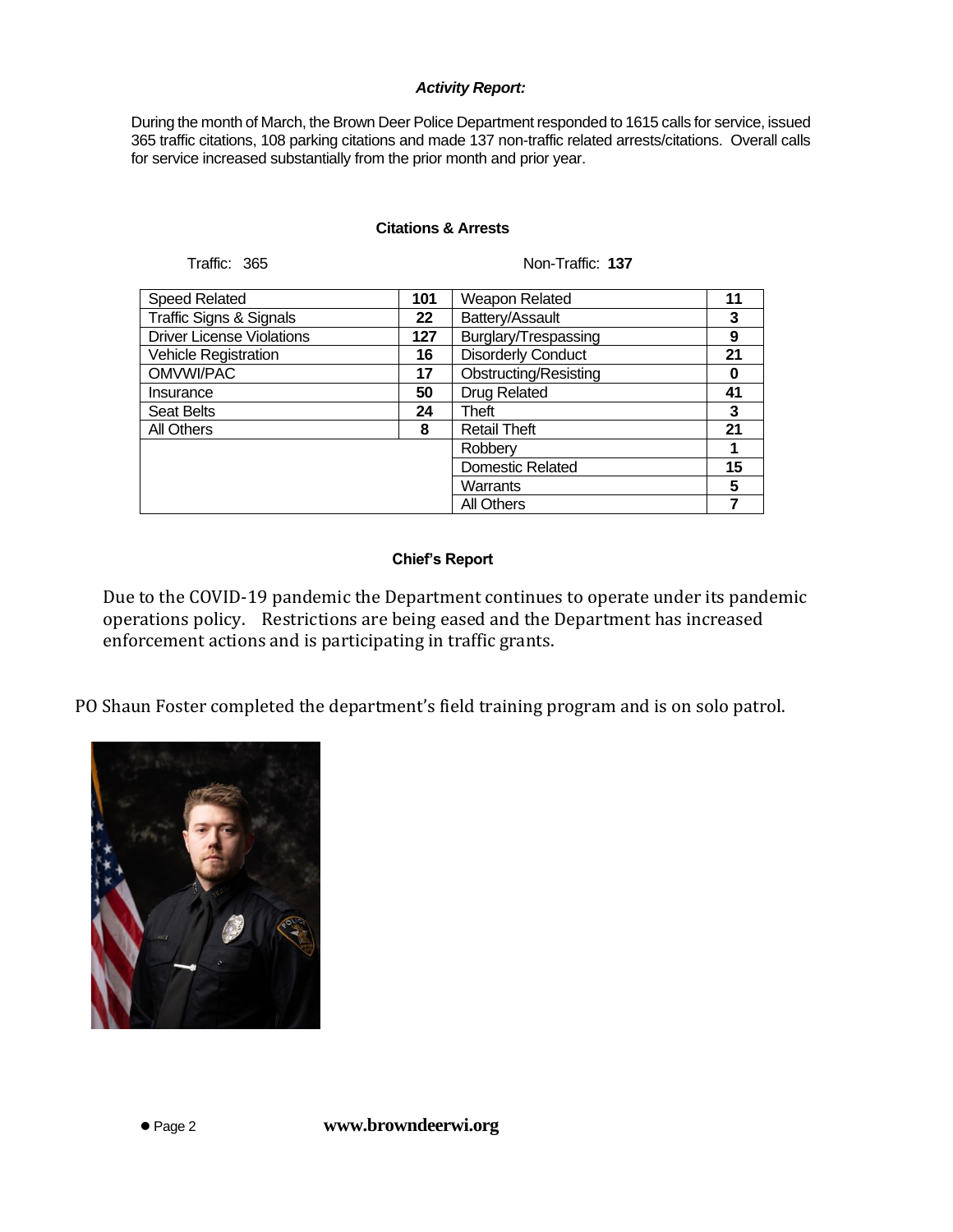**2020/2021 Year to Date Calls for Service**



**2020/2021 Year to Date Enforcement Action (arrests, citations & warnings)**

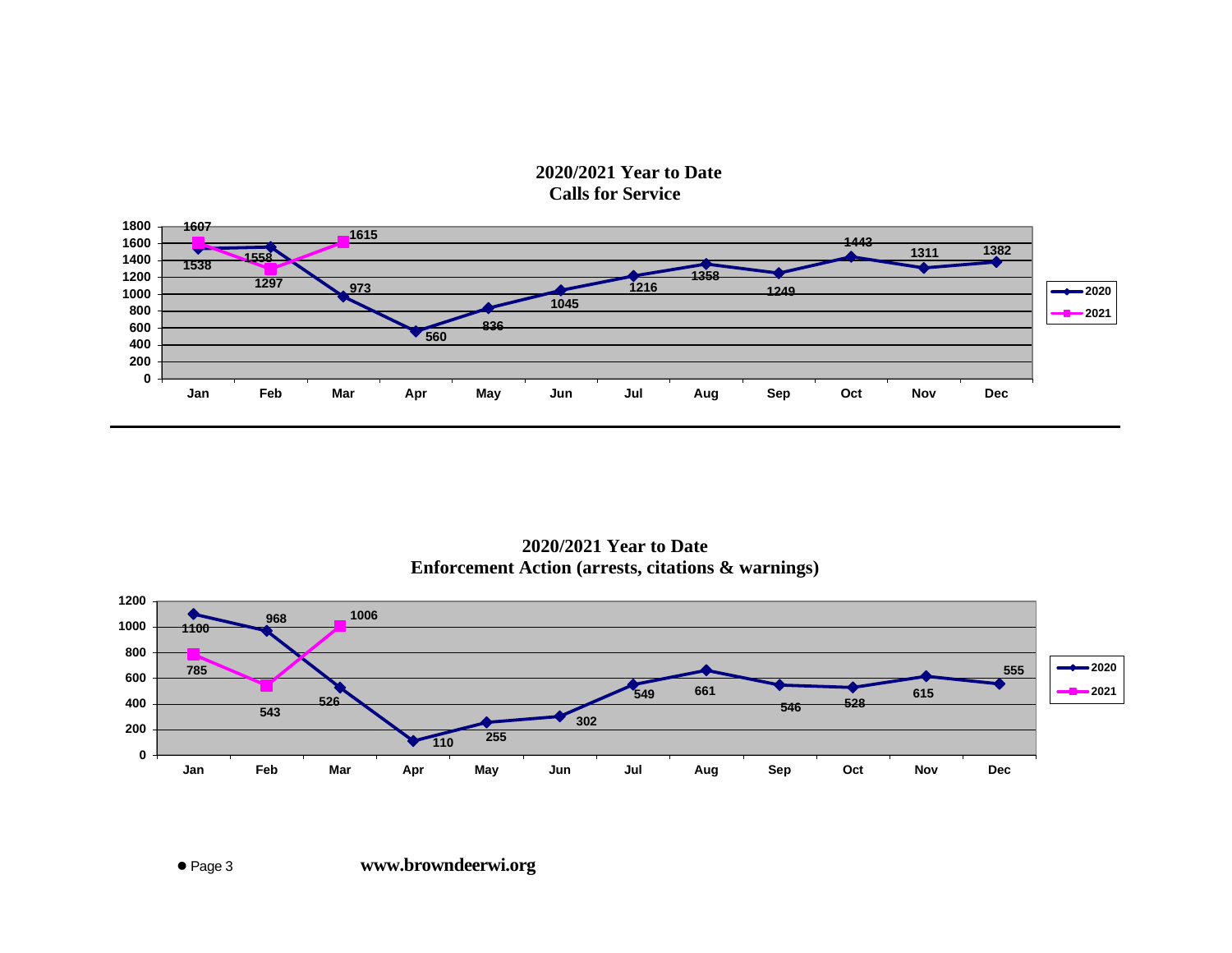**Reported Crime Comparison March 2020/2021**



**Reported Crime Comparison Year to Date**

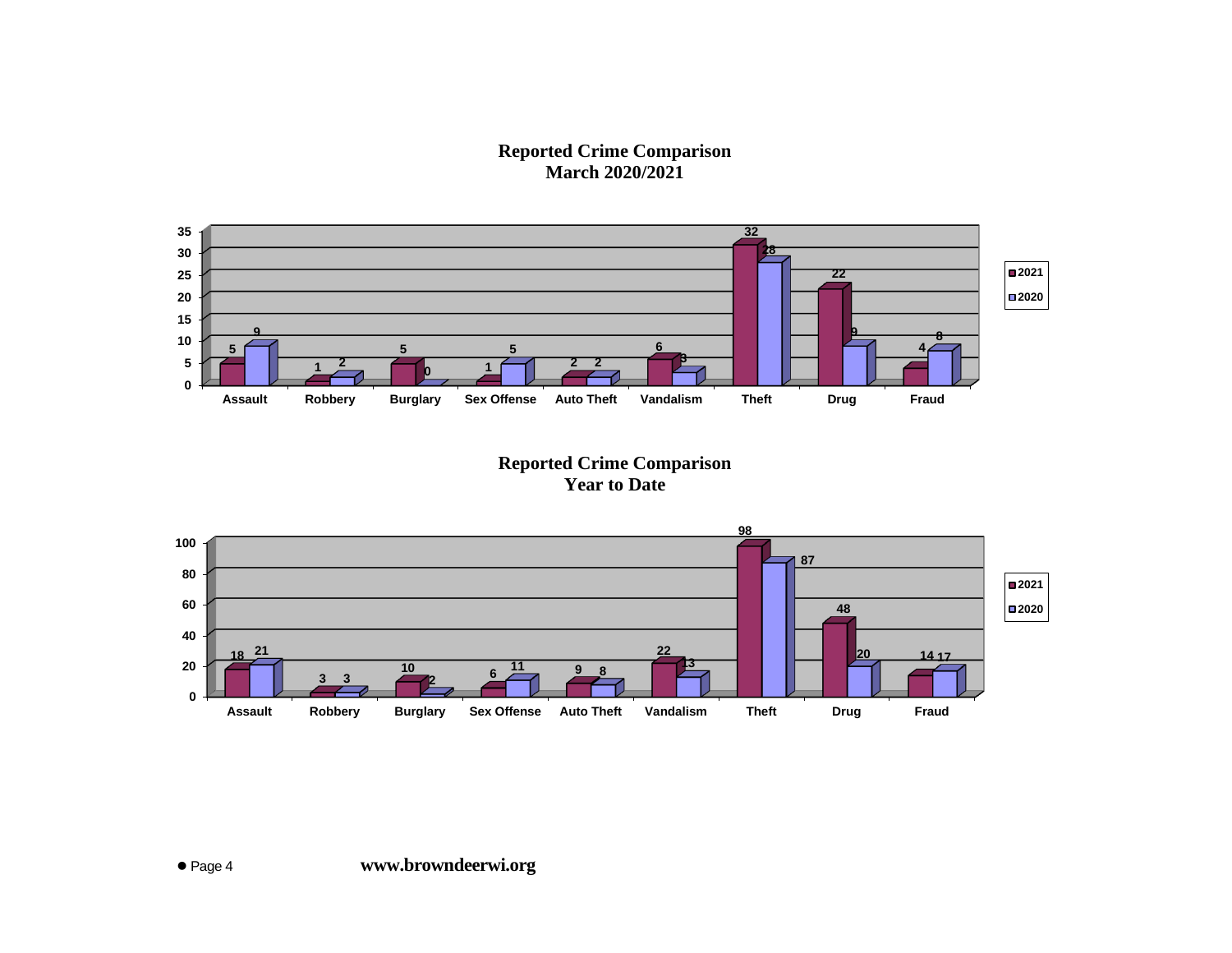

General Calls for Service – Complaints that typically do not require a police report and/or those that occur infrequently enough that they can't be assigned to one of the listed categories. Examples would be disabled vehicles, death investigations, etc.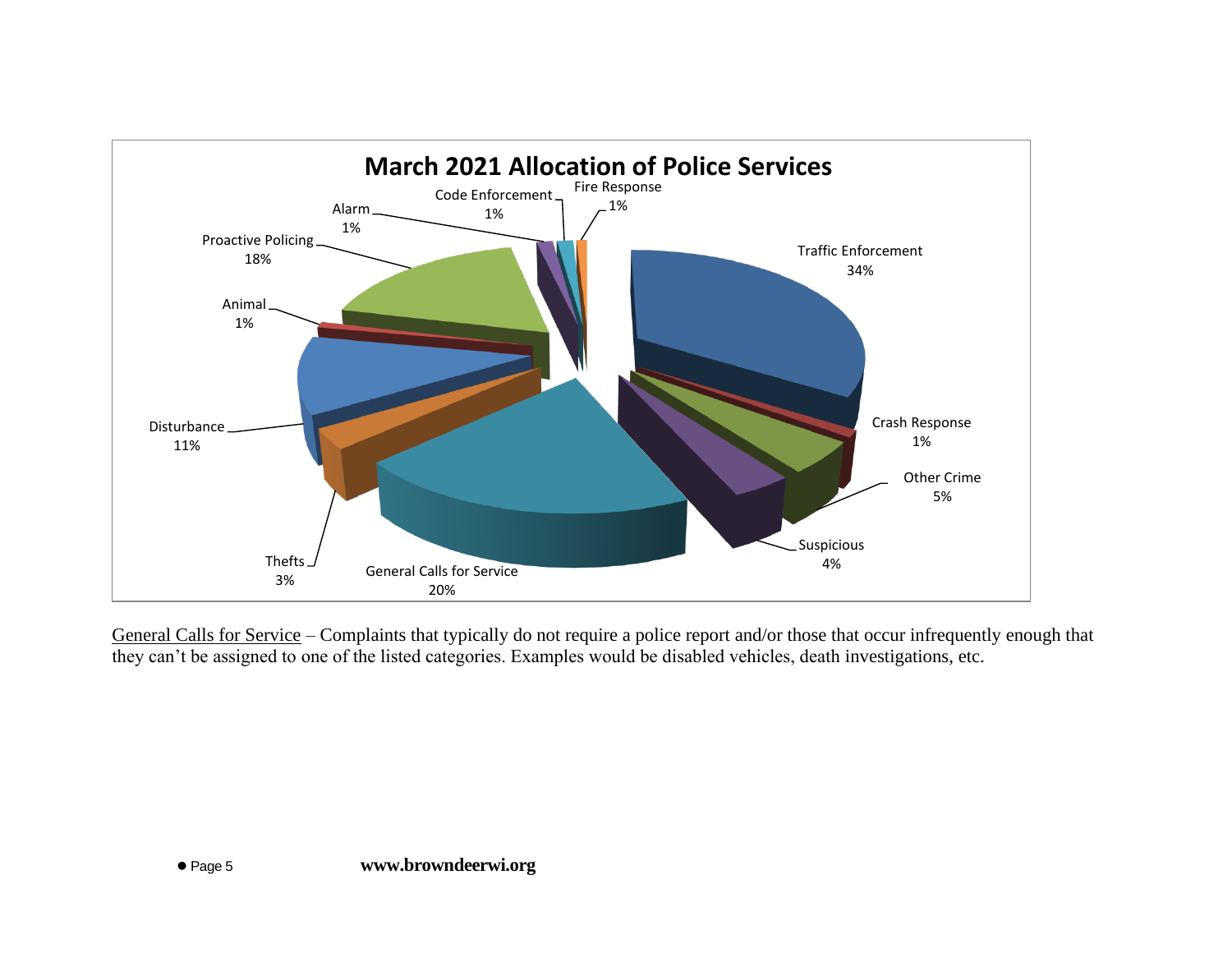

\* 70% of Bayside Reported Incidents are associated with the Communications Center



Part I offenses include: Homicide, assaults, burglary, robbery, theft and MV theft. Part II offenses include general order crimes such as disorderly conduct, frauds, vandalism, narcotic offenses.